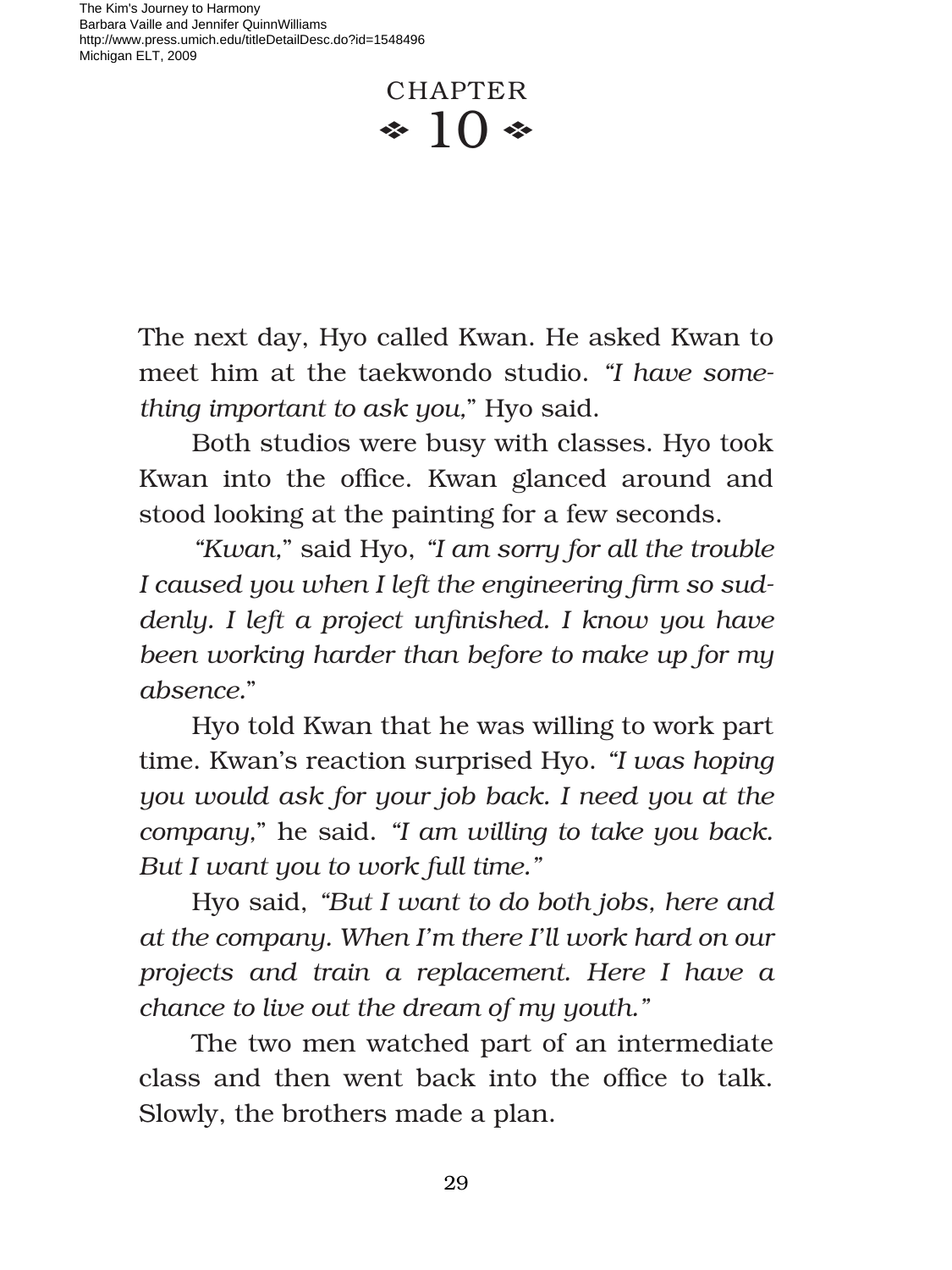Kwan said, *"This is a trial period. I don't know if it will work. I'll try it for family harmony. By the way, Su Jin asked me if she could take taekwondo lessons. I told her no. But now that I've seen the studio and we have talked, I think I'll let her."*

E

**March** (four-and-a-half months later)

The day was cold. At the office Hyo asked his brother, *"Kwan, are you coming to the tournament this weekend? Su Jin is competing."*

*"I know. She doesn't talk about anything else. Maybe I'll come,*" said Kwan. *"But I'm busy with this project."*

Kwan was still difficult to work with. But he gave Hyo more responsibility now. And, to Hyo's surprise, he found the work more interesting.

When Hyo left the office at 3:00, snow began to fall. It fell all evening. Tom and Hyo decided to close the studio early. There were six inches of snow on the ground and it was still snowing hard when Hyo got home.

School was canceled on Wednesday, Thursday, and Friday because of the blizzard. Hyo stayed home in the morning and played outside with Dak Ho and Cho Hee. But he was worried about the big taekwondo tournament planned for Saturday. Would they have to cancel it? They decided to go ahead and hope for the best.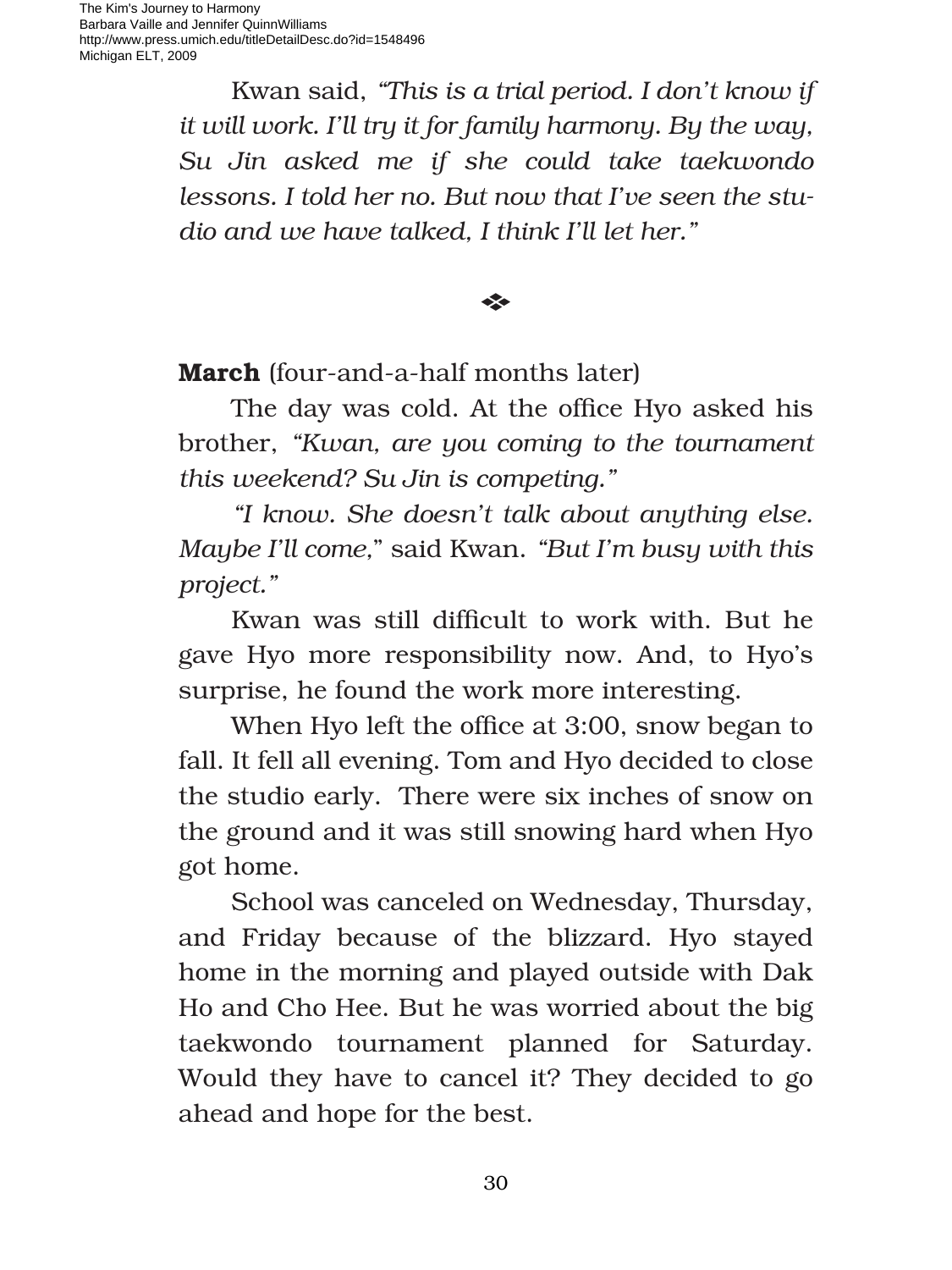The Kim's Journey to Harmony Barbara Vaille and Jennifer QuinnWilliams http://www.press.umich.edu/titleDetailDesc.do?id=1548496 Michigan ELT, 2009

> On Saturday morning everything was ready. Hyo, Hana, the children, Tom, and some of the instructors waited at the Recreation Center for competitors to arrive for the tournament. What if people thought the roads were too messy for driving? What if no one came?

> Then the first car pulled into the parking lot. It was Su Jin, Mi Sun, Kwan, and Mother-in-Law. A few minutes later, the referees and some other studio owners arrived. Slowly people started arriving.

> Soon, the recreation center was full and the tournament began. Tom announced, "Here's Hyo Kim and his wife, Hana. They worked overtime to make this all possible!"

> Hyo was so busy that he didn't get to go and sit with Kwan. The day was well organized with almost no problems. Su Jin won third place in the sparring. Hyo was proud of his niece. He glanced at Kwan and saw that he was smiling as Su Jin posed for a photograph.

> After the tournament was over, Hyo went and sat down with Kwan.

*"Well, what did you think?*" Hyo asked Kwan.

Kwan nodded his head slowly. *"When you asked me for your job back, you apologized for leaving me so suddenly. I told you to quit this taekwondo nonsense. But, after today, I must say there's more to it than I thought. I'm sorry for calling it nonsense. I can see that you are respected by the students and the other owners and instructors. I can see that you*